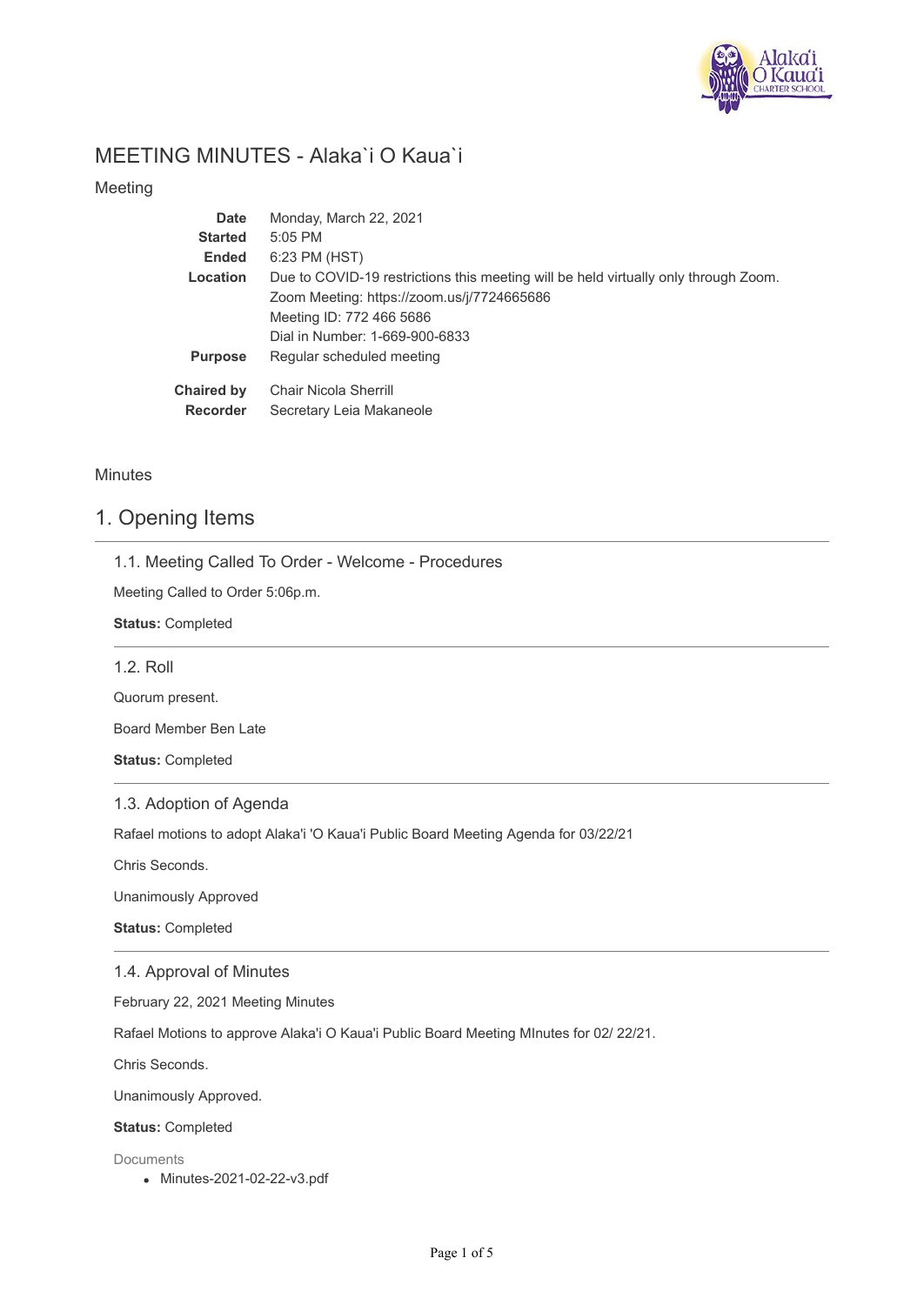

# 2. Comments From Guests

#### 2.1. Comments

No guest comments at this time.

**Status:** Completed

# 3. Service Provider Presentation

#### 3.1. IT Department

Sean shared what Technology Assistance is available.

#### **Status:** Completed

Documents

Technology Support Services (1).pdf

# 4. Curriculum Moment

#### 4.1. Curriculum Moment

6th Grade Facilitator Donna

Topic of Choice : World History

Described the production and presentation of a museum featuring Golden Age Civilizations that the 6th grade learners are working on for their PBL projects.

**Status:** Completed

# 5. Administrative Reports

#### 5.1. School Director Report

- Education/Curriculum
- Facilities
- Enrollment
- Fundraising / PTO
- Personnel

\*\*\* (Ben Arrived 5:33p.m.)

### **Education/Curriculum**

Began the process of the SBAC testing. Malissa Phillips is beginning to host the preparation sessions to get ready.

"Dream Up" Space project

#### **Facilities**

Septic system is affecting the Main Campus and Lower Campus.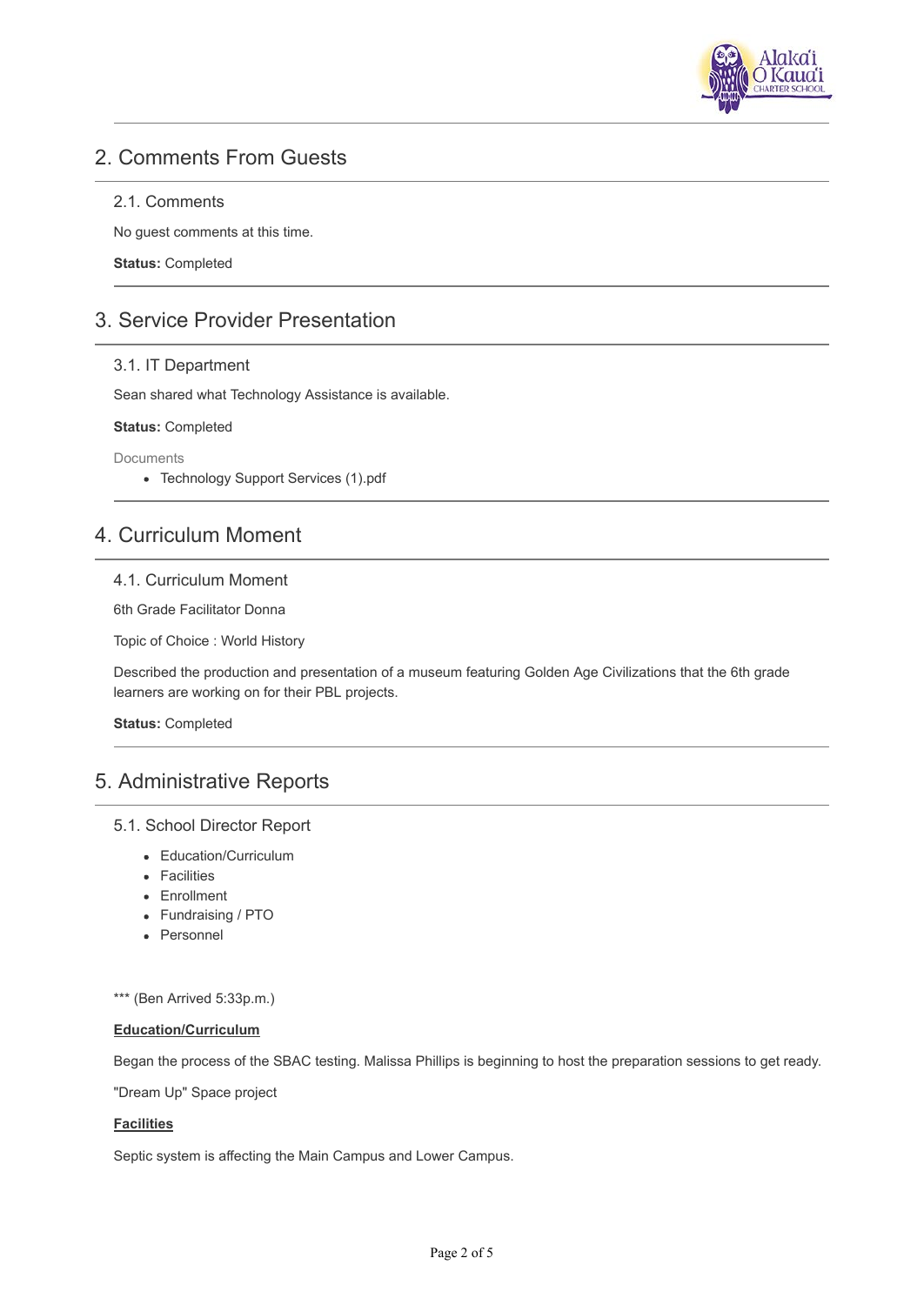

#### **Enrollment**

Current Enrollment 155

Siblings are priority with returning learners

#### Fundraising/PTO

Jog A Thon was a success money has been collected as of today

Personnel

Hired A Facilitator for SYR2021-2022

### **Status:** Completed

Documents

- MAR 21 Personnel Report Alakai.pdf
- MAR 21 Director Board Report Alakai.pdf

### 5.2. Financial Report

#### **Status:** Completed

#### 5.2.1. Monthly Financials - January, 2021

January Beginning Balance : \$855,683.68

January Ending Balance : \$818,236.66

Ben motions to Approve Alaka'i O Kaua'i Financial Report for January 2021.

Rafael Seconds.

Unanimously Approved.

#### **Status:** Completed

Documents

- JAN 21 General Ledger (1).pdf
- JAN 21 Alakai Board Report FY20-21 YB (1) (2) (1).pdf
- JAN 21 Balance Sheet.pdf
- Revised Jan 2021 Recon.pdf

#### 5.2.2. Monthly Financials - February, 2021

February Beginning Balance :\$ 818,236.66

February General Ending Balance : \$471,237.64

Ben motions to Approve Alaka'i O Kaua'i Financial Report for February 2021

Rafael Seconds.

Unanimously Approved.

**Status:** Completed

**Documents** 

- FEB 21 Board Report\_Alakai.pdf
- FEB 21 Balance Sheet.pdf
- Revised Feb 2021 Recon.pdf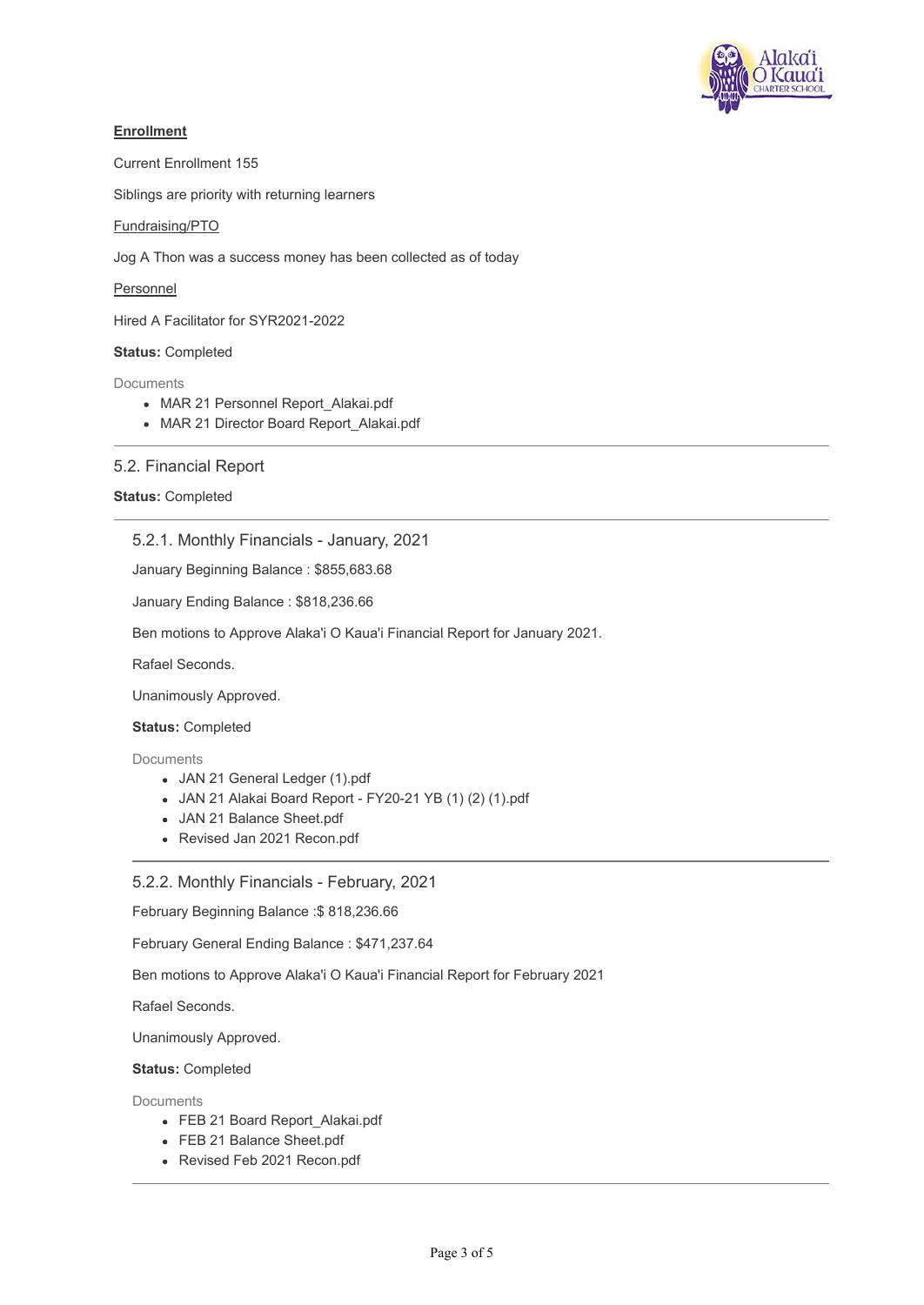

### 5.2.3. Fundraising Report

Funds Received: \$ 26,394.72

Expenses : \$ 2,376.87

Balance: \$ 24,017.85

**Status:** Completed

**Documents** 

MAR 21 Fundraising Detail Report.pdf

#### 5.3. Board Committee Reports

- Chairperson Report
- Education and Curriculum: Chris
- Human Resources Oversight: Leia
- Facilities and Maintenance: Rafael
- Board development and Governance: Nicola
- Finance and Audit: Ben

Rafael - Facilities: Wanted to make a note that we are in meetings with Knudsen Trust about Kahili Road use and Bus/ Shuttle Services for Y2021-22

**Status:** Completed

# 6. Action Items

6.1. Service Provider Agreement 2020-21

Service Provider Agreement 2020-2021 needs to have adjustments put in writing.

Until those have been adjusted, board decided to table this Action Item.

**Status:** Deferred until 4/19/2021

# 7. Closing Items

### 7.1. Next Meeting Date

April 19, 2021 at 5:00 p.m.

Next Public Board Meeting April 19, 2021 5:00 p.m.

Committee Board Working meeting April 5, 2021 3:00 p.m.

**Status:** Completed

# 8. Executive Session (as and if needed)

8.1. No Executive Session

**Status:** Completed

# 9. Adjournment